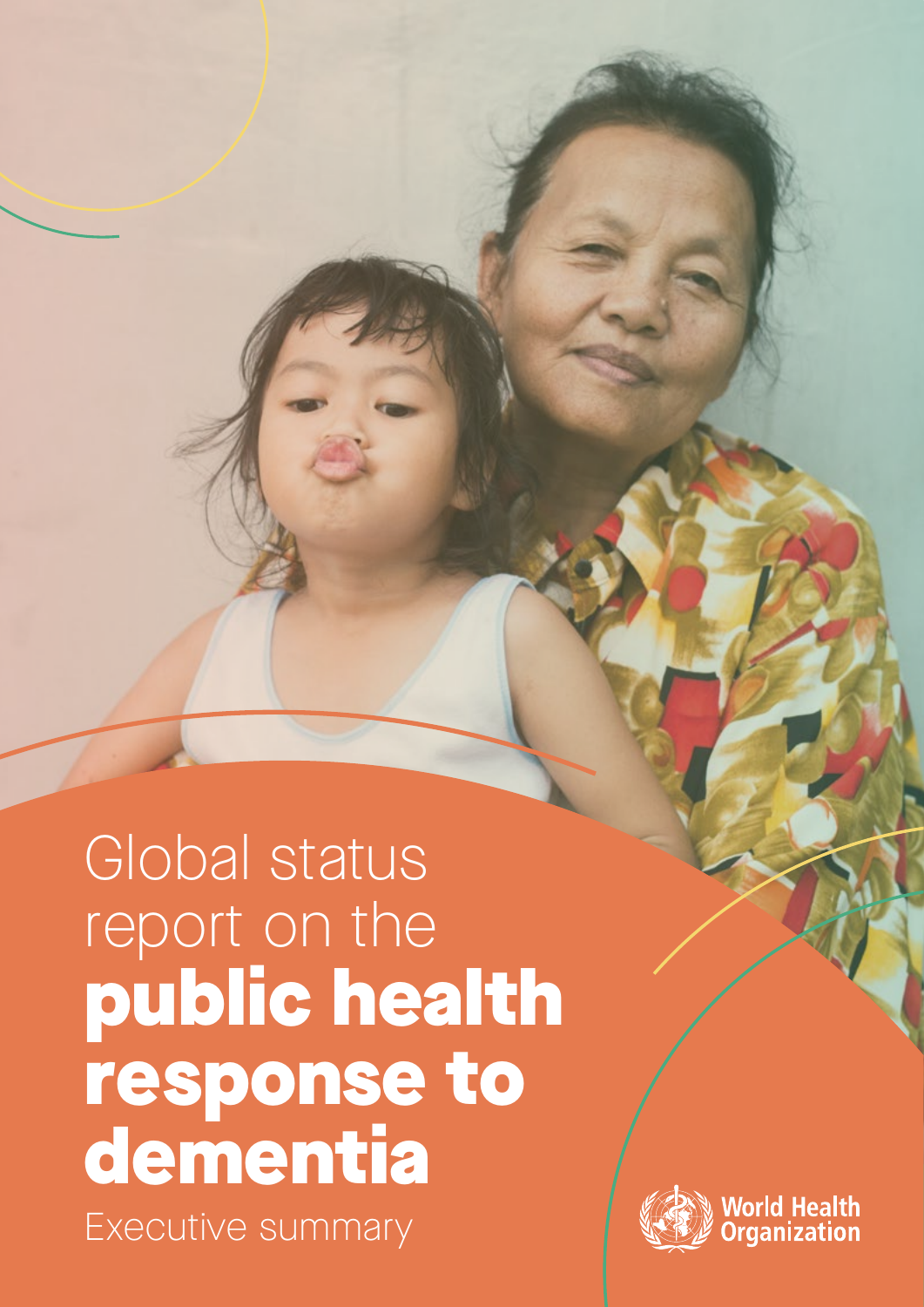# Executive summary

# Chapter 1 **Introduction**

Dementia is a leading cause of disability and dependency globally. Lack of awareness and understanding lead to widespread stigmatization and discrimination against people with dementia, which may prevent them from accessing diagnosis and care.

The Global action plan on the public health response to dementia 2017-2025 represents the formal commitment by WHO Member States to develop comprehensive multisectoral responses to address dementia worldwide. It contributes to WHO's Triple Billion Targets and achieving the United Nations Sustainable Development Goals (SDGs) by improving timely diagnosis, treatment, (long-term) care and rehabilitation for people with dementia; promoting population-wide risk reduction efforts for dementia; and ensuring that the needs of people with dementia and their carers are met within the context of humanitarian crises and emergencies, such as the ongoing COVID-19 pandemic which has had a disproportionate impact on older people and especially people living with dementia.

Halfway into the implementation of the Global dementia action plan, the *Global status report on the public health response to dementia* aims to provide essential information to assess the global progress. It takes stock of actions driven by Member States, WHO and civil society since the adoption of the Global dementia action plan in 2017, identifies barriers to its implementation especially in light of the COVID-19 pandemic, and highlights areas where urgent, accelerated action is required. It is hoped that the report will lead to increased international and national advocacy efforts and the prioritization of dementia on the global health agenda.

#### "People with dementia should be involved in all stages in order to create a positive dementia society."

**Berrie Holtzhausen,**  Namibia

#### Global status report on the public health response to dementia: executive summary

ISBN 978-92-4-003462-4 (electronic version) ISBN 978-92-4-003463-1 (print version)

#### **© World Health Organization 2021**

Some rights reserved. This work is available under the Creative Commons Attribution-NonCommercial-ShareAlike 3.0 IGO licence (CC BY-NC-SA 3.0 IGO; [https://](https://creativecommons.org/licenses/by-nc-sa/3.0/igo) [creativecommons.org/licenses/by-nc-sa/3.0/igo](https://creativecommons.org/licenses/by-nc-sa/3.0/igo)).

Under the terms of this licence, you may copy, redistribute and adapt the work for noncommercial purposes, provided the work is appropriately cited, as indicated below. In any use of this work, there should be no suggestion that WHO endorses any specific organization, products or services. The use of the WHO logo is not permitted. If you adapt the work, then you must license your work under the same or equivalent Creative Commons licence. If you create a translation of this work, you should add the following disclaimer along with the suggested citation: "This translation was not created by the World Health Organization (WHO). WHO is not responsible for the content or accuracy of this translation. The original English edition shall be the binding and authentic edition".

Any mediation relating to disputes arising under the licence shall be conducted in accordance with the mediation rules of the World Intellectual Property Organization [\(http://www.wipo.](http://www.wipo.int/amc/en/mediation/rules/) [int/amc/en/mediation/rules/\)](http://www.wipo.int/amc/en/mediation/rules/).

Suggested citation. Global status report on the public health response to dementia: executive summary. Geneva: World Health Organization; 2021. Licence: [CC BY-NC-SA 3.0 IGO](https://creativecommons.org/licenses/by-nc-sa/3.0/igo/) .

Cataloguing-in-Publication (CIP) data. CIP data are available at [http://apps.who.int/iris](http://apps.who.int/iris/) .

Sales, rights and licensing. To purchase WHO publications, see [http://apps.who.int/](http://apps.who.int/bookorders) [bookorders](http://apps.who.int/bookorders). To submit requests for commercial use and queries on rights and licensing, see <http://www.who.int/about/licensing>.

Third-party materials. If you wish to reuse material from this work that is attributed to a third party, such as tables, figures or images, it is your responsibility to determine whether permission is needed for that reuse and to obtain permission from the copyright holder. The risk of claims resulting from infringement of any third-party-owned component in the work rests solely with the user.

General disclaimers. The designations employed and the presentation of the material in this publication do not imply the expression of any opinion whatsoever on the part of WHO concerning the legal status of any country, territory, city or area or of its authorities, or concerning the delimitation of its frontiers or boundaries. Dotted and dashed lines on maps represent approximate border lines for which there may not yet be full agreement.

The mention of specific companies or of certain manufacturers' products does not imply that they are endorsed or recommended by WHO in preference to others of a similar nature that are not mentioned. Errors and omissions excepted, the names of proprietary products are distinguished by initial capital letters.

All reasonable precautions have been taken by WHO to verify the information contained in this publication. However, the published material is being distributed without warranty of any kind, either expressed or implied. The responsibility for the interpretation and use of the material lies with the reader. In no event shall WHO be liable for damages arising from its use.

Design and Layout by [Café.art.br](http://cafe.art.br)

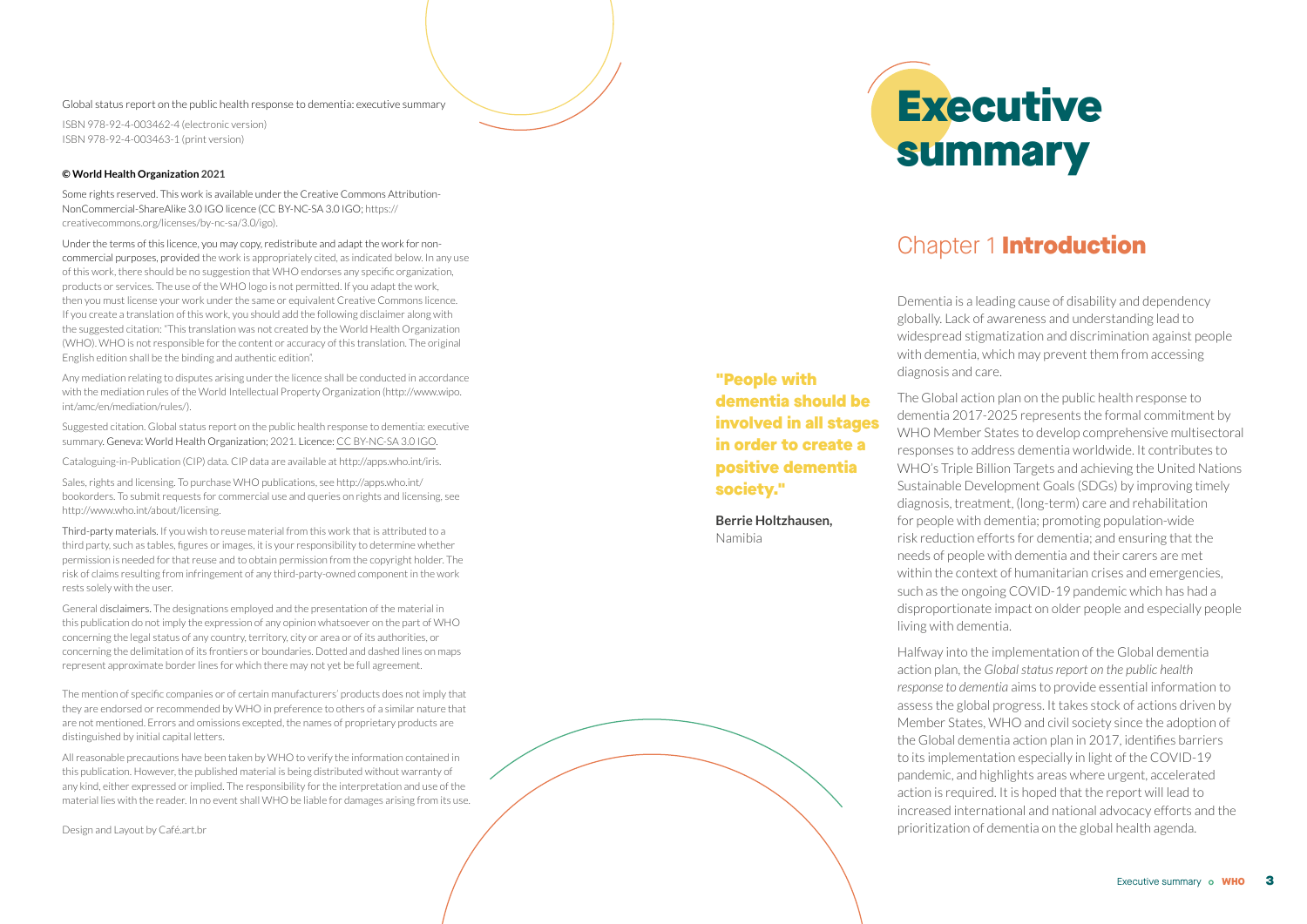#### Target audience

This report is written for national and state policy-makers, health-sector planners, academics and researchers, organizations involved in dementia education and service provision, as well as people living with dementia, their carers and families.

#### Methodology

This report is based on the first wave of Global Dementia Observatory (GDO) data collection, conducted between 2017 and 2020 and supplemented by WHO's *Global health estimates* (2019), the Global Burden of Disease (GBD) study (2019) as well as case studies and country examples.

The GDO collates country data on 35 key dementia indicators that can strengthen countries' ability to respond to the needs of people with dementia, their carers and families. GDO data have been collected in a phased approach across countries in WHO's six regions. To date, 62 Member States have submitted GDO data, of which 56% are high-income countries (HICs), while 44% are low and middle-income countries (LMICs). Together, countries participating in the GDO account for 65.5% of the global population and

76% of the population aged 60 years or older. While a report that is largely based on survey data from a subset of Member States certainly bears its limitations, the fact that these countries represent a large proportion of the global population, especially for older adults, lends credibility and confidence in the results presented here.

The overall completion of GDO indicators by countries was largely satisfactory but the response rate was low for indicators that reflected quantitative availability of services/ personnel/health infrastructure as well as the number of people providing/receiving such services. If the preparedness and response to dementia is to be improved, it is key to support countries in collecting quality and standardized data in order to inform the design of sizeable responses and targeted interventions.

# Chapter 2 Global burden of dementia

Improvements in health care in the past century have contributed to people living longer and healthier lives. As a result, the world's population is ageing. However, this has also led to an increase in the number of people with noncommunicable diseases (NCDs), including dementia.

For this report, dementia prevalence estimates have been updated on the basis of GBD2019 data, using age-specific prevalence estimates for all-cause dementia by sex and age group. Prevalence rates continue to increase progressively with age, both for males and females.

It is estimated that in 2019 55.2 million people worldwide were living with dementia. WHO's Western Pacific Region has the highest number of people with dementia (20.1 million), followed by the European Region (14.1 million), the Region of the Americas (10.3 million), the South-East Asia Region (6.5 million), the Eastern Mediterranean Region (2.3 million) and the African Region (1.9 million).

Assuming that there will be no change in the age-specific prevalence rates over the next decades and applying UN population forecasts, it is estimated that there will be about 78 million people with dementia worldwide in 2030 and about 139 million in 2050. However, the prevalence of dementia risk and protective factors has been changing – and continues to change – in most regions. This can drastically influence projections of dementia prevalence and incidence estimates.

Dementia is one of the leading causes of care dependency and disability in old age, both in HICs and LMICs. In people aged 60 years and older, dementia is among the top ten causes of years of healthy life lost due to disability (YLDs). Considering all ages, dementia is the twenty-fifth cause of disability-adjusted life years (DALYs) globally with an alarming trend. Over the past 20 years, DALYs due to dementia more than doubled, representing the biggest rate of increase among the Top 30 causes of DALYs. Also of concern is that globally, DALYs are roughly 60% higher for women than for men.

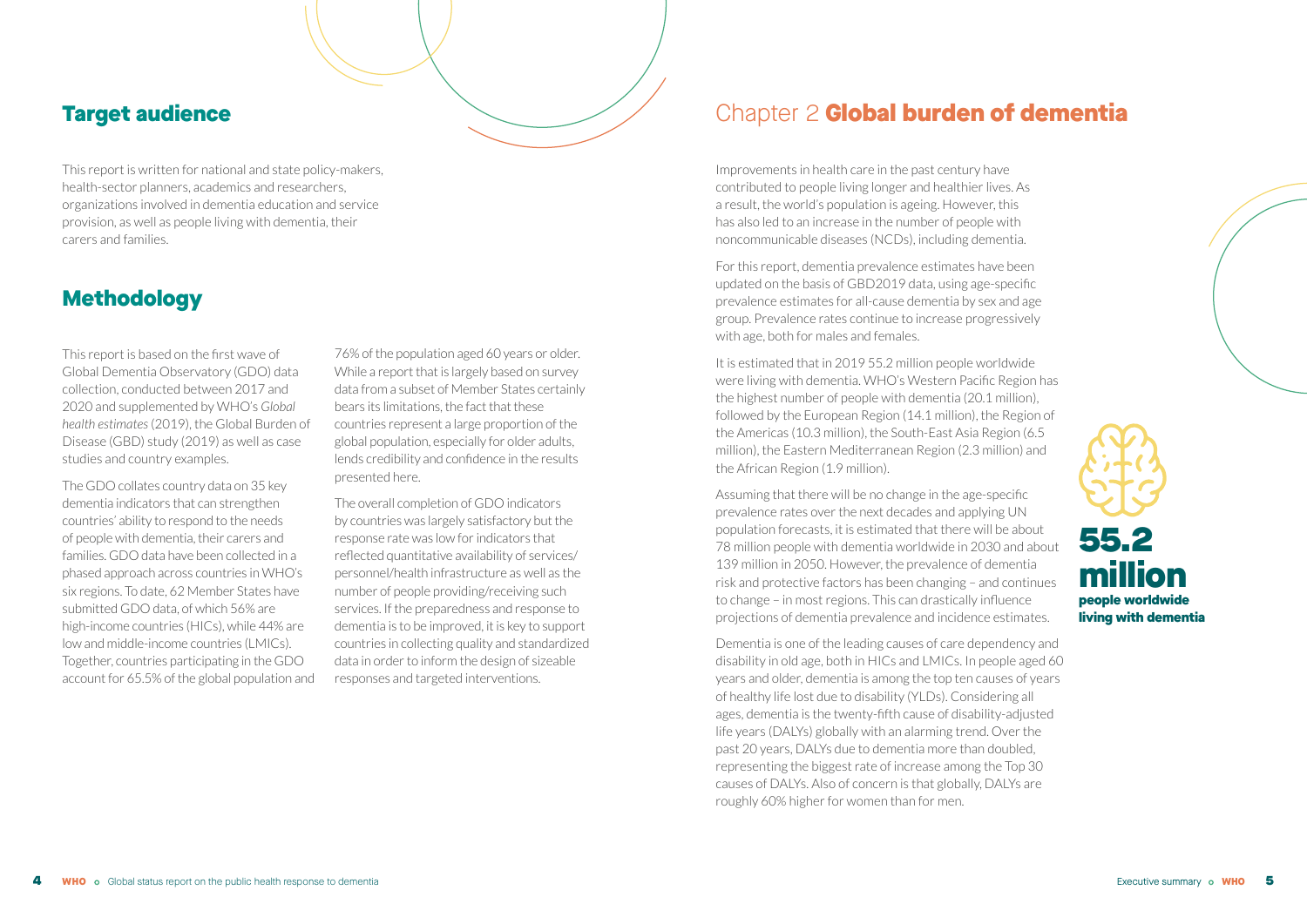South-East Asian and Eastern Mediterranean regions, the proportion of the social care sector cost is low (<15%).

In 2019, informal dementia carers spent over 89 billion hours providing support with activities of daily living (ADLs) – about 5 hours per day per person with dementia. Informal care provision – the bulk of it provided by women (about 70%) – is particularly high in countries with low resources where there is a scarcity or lack of formal support services for dementia.

Dementia severity is an important driver of cost and the proportion of mild, moderate, and severe dementia cases living in a country can influence the cost estimates. The annual per-patient costs increase steadily with increasing dementia severity, ranging from US\$16000 for mild dementia, US\$27000 for moderate dementia to US\$36000 for severe dementia.

The cost of dementia worldwide has a significant impact on care systems. Worryingly, long-term care systems in LMICs are not well-prepared, placing a heavy burden on carers and families and although the current estimates of the impact and cost of dementia are markedly high, these numbers are likely underestimating the true cost.

The estimation of global economic costs of dementia is complex for various reasons. There is a lack of data from many parts of the world, particularly from LMICs, and a scarcity of population-based cohort studies that represent their diverse communities. Available studies are often conducted in small geographical areas and then extrapolated to whole countries, and even regions. Moreover, many people with dementia are not detected by the health-care system or may not have a formal diagnosis and, as such, their numbers are not routinely captured by national health information systems, adding complexity to cost studies and potentially leading to an underestimation of costs.

Population growth and improved longevity, combined with increases of certain dementia risk factors, have led to a dramatic increase in the number of deaths caused by dementia in the last 20 years. In 2019, 1.6 million deaths occurred worldwide due to dementia, making it the seventh leading cause of death. Nearly half of these deaths occurred in HICs and, similarly to what is observed for DALYs, women represented roughly 65% of the total number of dementia-related deaths.

While dementia risk may decline as societal conditions improve with concerted efforts to reduce risk factors and enhance protective factors, persistent inequalities need to be

addressed in order to ensure that these changes are equitable across societies. Several barriers stand in the way of the effective collection and sharing of quality data. Accurate estimation of the impact of dementia relies on robust and standardized data with geographical and wide economic representation. Enhancement in data quality can be achieved by improving the overall data infrastructure in countries, and especially in LMICs, with accurate diagnosis and reporting, with continuous and standardized epidemiological data collection and with relevant disaggregated information.

#### Chapter 3 Global societal costs of dementia

The overall consequences of dementia are challenging for any health care system. Aside from understanding the impacts on people with dementia and their families, data on resource use and costs in combination with prevalence figures are essential for planning care infrastructure. The availability of such data is also vital to inform the design of public policies that aim to mitigate the tremendous direct and indirect economic impact of dementia on the society and the implications that the economic burden has for national health-care systems.

In 2019, the global cost of dementia was estimated to be US\$ 1.3 trillion. Most of these costs occur in HICs although the majority of people with dementia live in LMICs. Based on the expected increase in people with dementia over the next 10 years, the global costs of dementia will increase to

a projected US\$ 1.7 trillion by 2030. If these projections are corrected for increases in care costs, global dementia costs will even reach US\$2.8 trillion by 2030.

Dementia care costs can be split into direct medical costs, direct social (non-medical) costs and informal care costs. Other cost drivers for society and families include, for example, the loss of carers' productivity and the early retirement of adults with young-onset dementia, but are generally not included in the estimates presented in this report.

Informal care accounts for about half the global cost of dementia, while social care costs make up over one third. In LMICs, the majority of dementia care costs are attributable to informal care, while in HICs informal and social care costs each amount to approximately 40%. Particularly in the African,

Informal care accounts for half the global costs of dementia



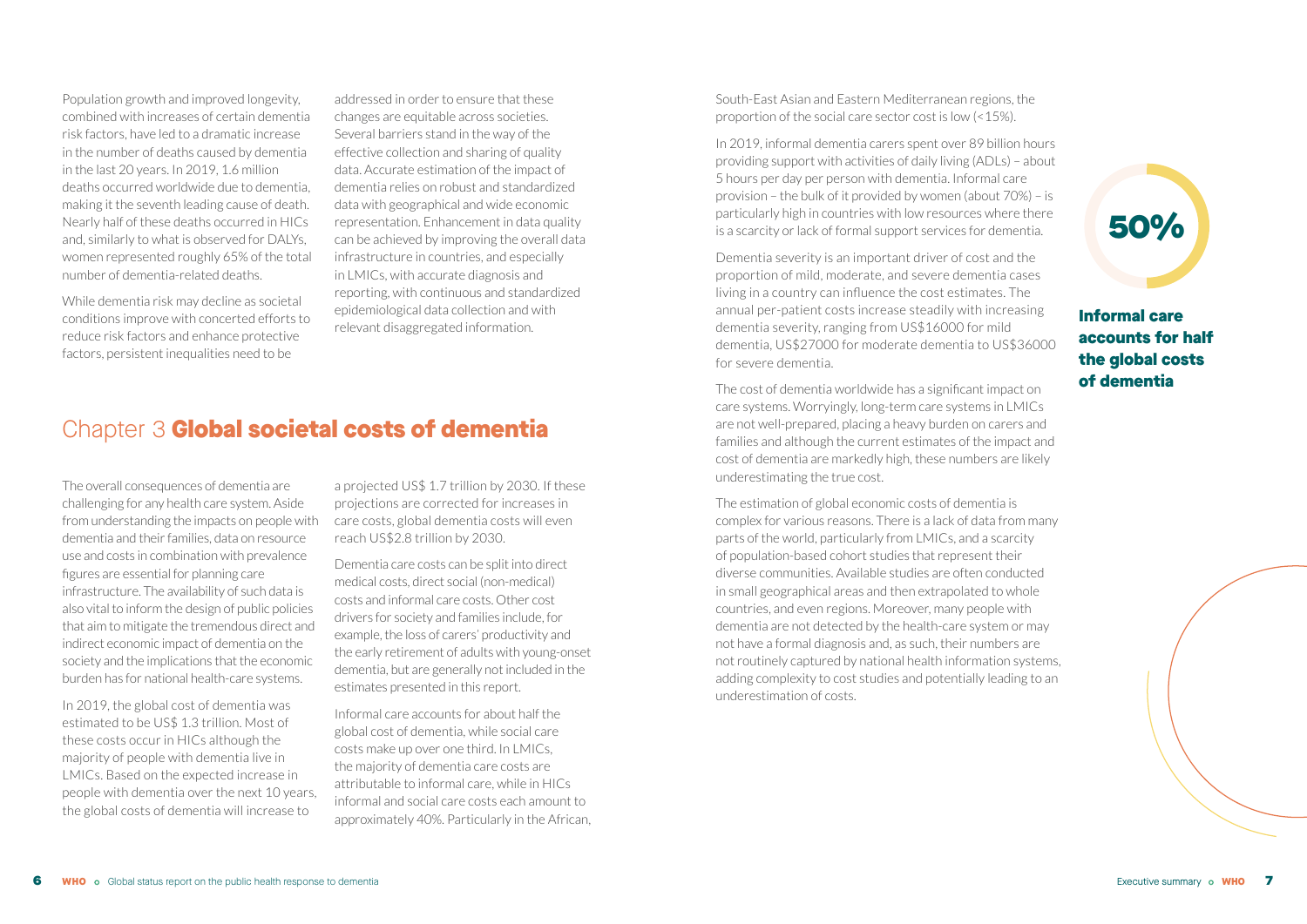### Chapter 4 Dementia policy and legislation

National dementia plans represent important commitments by governments to address dementia in partnership with other relevant stakeholders such as civil society, academia, health and social care providers, the private sector and people with dementia. The Global dementia action plan reflects this by setting the global target of 75% of Member States having developed or updated a national policy, strategy, plan or framework for dementia, either stand-alone or integrated into other policies by 2025.

Using GDO data and other available sources, 50 countries (26% of Member States) currently meet this target. The majority of existing national dementia plans are well aligned with the seven action areas of the Global dementia action plan, although fewer address the strengthening of health information systems for dementia or prioritize dementia research and innovation. In addition, while national dementia plans often put emphasis on person-centred care, it is less common for them to outline how care pathways are to be implemented, monitored and integrated into existing service models across sectors.

Many national dementia plans also reflect the cross-cutting principles of the Global dementia action plan by recognizing the importance of human rights, multisectoral collaboration, equity, empowerment and UHC. However, the needs of minority and vulnerable populations remain largely unaddressed in national dementia plans and people with dementia, their carers and families need to be more comprehensively involved in policy development and implementation processes.

The distribution of national dementia plans is largely uneven across WHO regions, with half of the policies (*n*=26) originating from the European Region and the remaining reported from other regions. However, even within the European Region, many plans are expiring, or have expired, and require renewed commitment by governments to prioritize dementia. HICs are more likely to create stand-alone national dementia plans while LMICs tend to integrate dementia into existing policies such as those for mental health or ageing.

Among countries with a dementia plan, there is vast heterogeneity in funding allocation as well as in implementation and monitoring targets.While many national dementia plans identify the need for financial investment, few delineate mechanisms for mobilizing and allocating funding (e.g. between national and subnational levels of the health and social care system). Similarly, while many GDO countries (90%) include dementia in their ministry portfolio, fewer (68%) have appointed a dementia-specific government unit or representative.

Of all GDO countries, just over two thirds report having legal provisions that protect the rights of people with dementia; few have adopted dementia-specific legislation. The use of coercive practices continues to exist in countries with weak legislative and regulatory regimes.

In summary, many countries have insufficient technical expertise and capacity to implement national dementia policies, and there is an ongoing lack of earmarked funding in national health budgets. WHO resources such as the [Global Dementia Observatory Knowledge](https://globaldementia.org/en)  [Exchange Platform](https://globaldementia.org/en) (www.globaldementia. org) can help foster mutual learning and policy exchange between countries, while WHO's *[Towards a dementia plan: a WHO](https://apps.who.int/iris/handle/10665/272642)  [guide](https://apps.who.int/iris/handle/10665/272642)* can provide support in developing and operationalizing national dementia plans. Technical support provided through national and regional workshops in partnership with WHO can also help strengthen national capacity, facilitate intercountry learning, and assist in rationalizing available resources to improve the lives of people with dementia, their carers and families.

### Chapter 5 Dementia awareness and inclusion

People with dementia, their carers and families worldwide continue to experience stigma, discrimination and human rights violations. Moreover, dementia is frequently misconceived as a natural and inevitable part of ageing. The first step to dispelling myths and stereotypes is to provide accurate information to improve public understanding of dementia.

The Global dementia action plan recognizes this by focusing one action area on increasing public awareness, acceptance and understanding of dementia and sets global targets of reaching 100% of countries with at least one functioning public awareness-raising campaign on dementia and 50% of countries with at least one dementia-friendly initiative (DFI) to foster a dementia-inclusive society.

Across WHO regions, countries have made good progress in implementing public awareness campaigns to improve public understanding of dementia, with strong leadership by civil society. Of all GDO countries, approximately two thirds reported running awareness raising campaigns. Similarly, two thirds of GDO countries reported implementing initiatives to improve the accessibility of the physical and social environment for people with dementia.

#### of WHO Member States have a dementia plan (stand-alone, integrated or subnational)



# 26%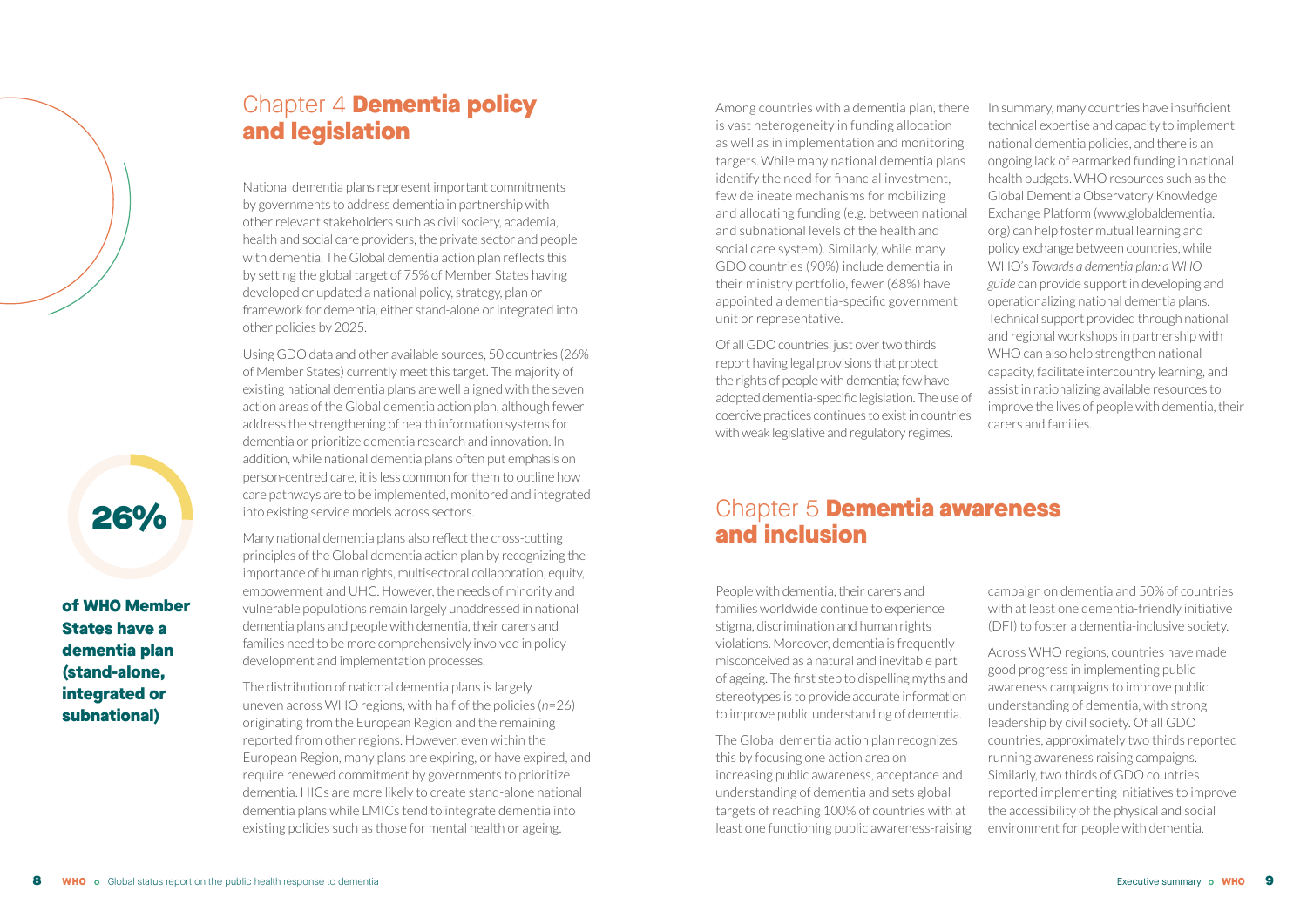Common dimensions addressed by DFIs include increasing

accessibility of public spaces and buildings, creating community places where older people can meet, and offering social opportunities and accessible information on leisure and social activities. Placing people with dementia, and their carers and families, at the centre of dementia awareness campaigns and DFIs represents an important success factor for impact.

The Global dementia action plan further recommends developing programmes to encourage positive attitudes towards dementia in the community, informed by experiences of people with dementia. One way of accomplishing this is through training and education on dementia for groups outside the health and social sector. According to GDO data, two thirds of countries across all six WHO regions provide training and education on dementia to populations outside the health and social sector, with volunteers, police, fire services and first responders/paramedics being the most commonly trained groups. Further efforts are needed to educate other population groups such as judges, solicitors, notaries, community and city workers, and financial and retail staff, particularly in LMICs.

While notable progress is being made in both HICs and LMICs to raise public awareness and improve the understanding of dementia, there remains much stigma and discrimination globally against people with dementia and their carers. Well-resourced public awareness campaigns implemented in partnership with civil society, people with dementia and their carers, and other relevant stakeholders represent an important actionable step towards achieving the targets included in the Global dementia action plan. Regional awareness-raising campaigns such as the joint [Let's Talk](https://www.paho.org/lets-talk-about-dementia/)  [about Dementia campaign](https://www.paho.org/lets-talk-about-dementia/) of the Pan American Health Organization (PAHO) and Alzheimer's Disease International (ADI) can provide strong impetus to implement national efforts and a good example that can be replicated in other regions of the world. Creating strategic links with the [UN](https://www.who.int/initiatives/decade-of-healthy-ageing)  [Decade of Healthy Ageing 2020–2030](https://www.who.int/initiatives/decade-of-healthy-ageing) and integrating dementia into existing initiatives – such as WHO's [Global](https://extranet.who.int/agefriendlyworld/who-network/)  [network for age-friendly cities and communities](https://extranet.who.int/agefriendlyworld/who-network/) can ensure that dementia is reflected within the context of broader political agendas and thereby support the scale-up and

1% reduction in the prevalence of high blood pressure

sustainability of dementia awareness raising efforts. WHO resources such as *Towards a dementia-inclusive society: WHO toolkit for dementia-friendly initiatives* can also provide support for training and building the capacity of non-health and social care professionals on dementia.

# Chapter 6 Dementia risk reduction

Growing evidence suggests an interrelationship between dementia on one side and NCDs and behavioural risk factors – such as physical inactivity, unhealthy diets, tobacco use and the harmful use of alcohol – on the other. NCDs that are associated with the risk of cognitive impairment and dementia include depression, hypertension, diabetes, hearing impairments, mid-life hypercholesterolemia and obesity. Additionally, air pollution and traumatic brain injuries are increasingly being recognized as risk factors. At the same time, access to formal education, employment and other opportunities for cognitive stimulation – as well as social connections – are considered protective.

The Global dementia action plan recognizes the inherent links between dementia and other NCDs by linking its risk reduction target directly to the Global action plan for prevention and control of NCDs. Globally, from 2000 to 2016, the probability of dying from cardiovascular diseases, cancer, diabetes and chronic lung diseases has declined from 22% to 18% . Additionally, there has been a roughly 2% decrease in both tobacco smoking and heavy episodic drinking among people 15 years of age or older, and a 1% reduction in the prevalence of high blood pressure. However, these changes fall short of global NCD targets. Physical inactivity in adults remains unchanged and the prevalence of diabetes and obesity in adults have increased.

Importantly, the COVID-19 pandemic has presented major challenges to NCD prevention and control. WHO's two Pulse surveys on continuity of essential health services during the COVID-19 pandemic showed that many countries experienced disruptions in services for diagnosis and treatment of NCDs. Although 2021 showed improvements over 2020,

## of WHO Member States with awareness raising campaign

21%



#### 2% decrease in tobacco smoking and heavy episodic drinking and

Physical activity in adults remains unchanged

Increase in the prevalence of diabetes and obesity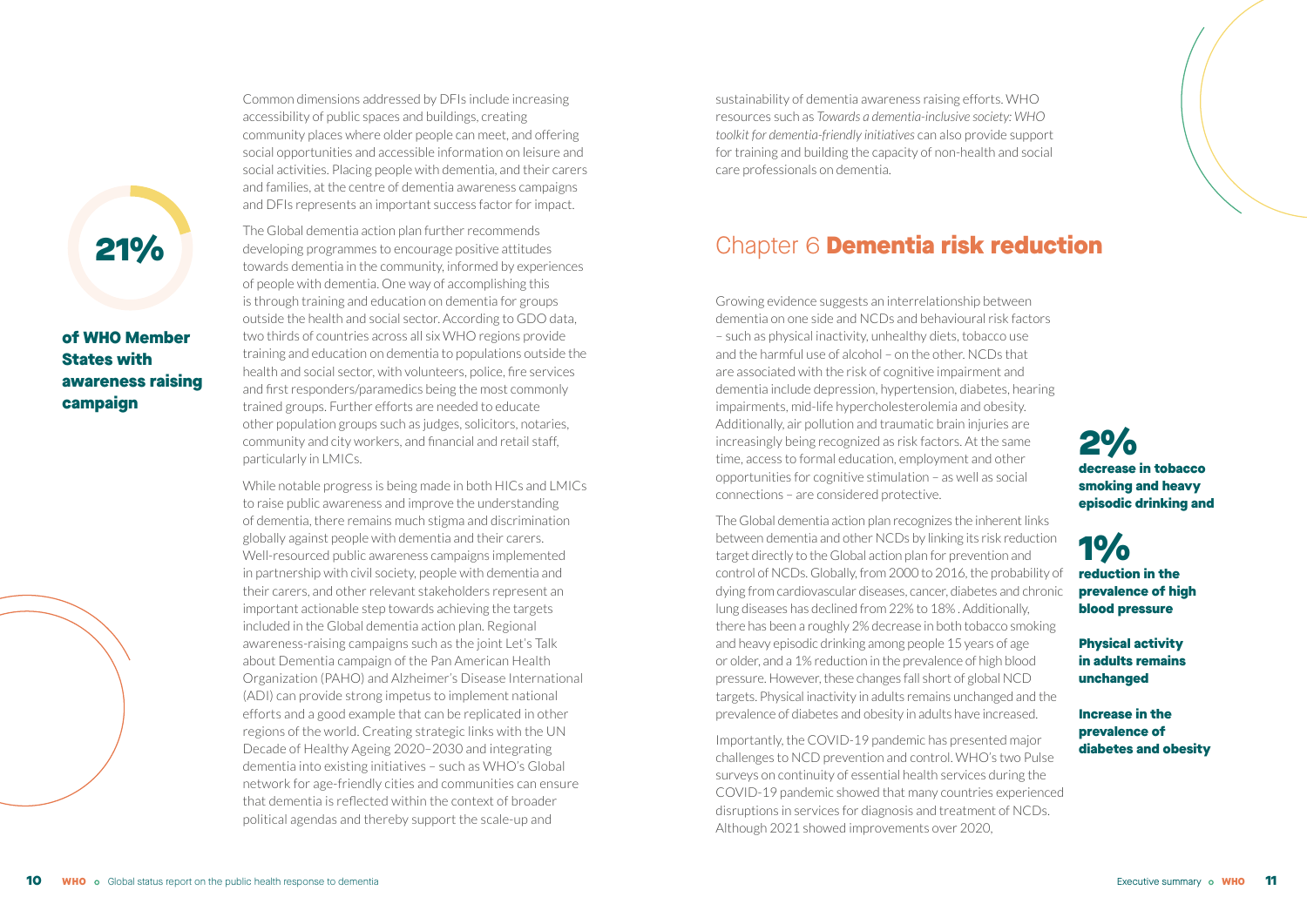persistent disruptions still continued, potentially impeding global progress with respect to NCD targets and thereby also impacting dementia risk reduction efforts.

GDO data on efforts to reduce dementia risk show that a large number of countries (58%) have plans or guidelines for reducing dementia risk. Of the countries that report having clinical guidelines for dementia risk reduction, about 78% are high-income and most are in the European Region.

Almost half the GDO countries (45%) – again most of them high-income – have run dementia risk reduction campaigns by television, radio, print, billboards and social media. Most of these campaigns have aimed either to reduce behaviours known to be associated with cognitive decline or to promote behaviours that prevent or slow such decline. The majority of these campaigns were organized at the national level by the government, nongovernmental organizations (NGOs) or the private sector.

Numerous barriers impede progress in the area of dementia risk reduction – including stigma and the lack of public awareness of its importance, lack of financial resources available for dementia risk reduction

#### Chapter 7 Dementia diagnosis, treatment and care

programmes, inequitable distribution of services, human resource limitations, and lack of coordination between sectors both nationally and locally. More recently, the disruptions caused by the COVID-19 pandemic have held up dementia risk reduction programmes.

Addressing the myriad of obstacles to dementia risk reduction requires action in multiple disciplines and sectors. First, dementia risk reduction should be linked with other programmes, policies, and campaigns on NCDs. Second, evidence-based risk reduction interventions should be developed, delivered and promoted within primary care settings. Both actions will require widespread availability of training and education on dementia risk reduction for the health workforce. In support of these efforts, WHO Regional Office for the Western Pacific has implemented a successful awareness raising campaign through social media. Finally, progress can be achieved by developing national and local dementia risk reduction guidelines, utilizing WHO's *[Guidelines on risk](https://www.who.int/publications/i/item/risk-reduction-of-cognitive-decline-and-dementia)  [reduction of cognitive decline and dementia](https://www.who.int/publications/i/item/risk-reduction-of-cognitive-decline-and-dementia)* and devising national risk reduction programmes using *[mDementia](https://www.who.int/publications/i/item/9789240019966) (prevention)*.

In line with the principle of universal health coverage, the Global dementia action plan emphasizes that people with dementia should have access to health and social services when and where they need them, without financial hardship.

However, dementia is associated with complex care needs and high levels of dependency and morbidity in its later stages. Thus, dementia requires a range of services from both within and outside the health sector – such as primary health care, specialist medical care, community-based services, rehabilitation, long-term care, and palliative care. Diagnosis is the first step to accessing any dementia care and support. The critical importance of early diagnosis is reflected in target 4 of the Global dementia action plan (i.e., that in at least 50% of countries, the diagnostic rate for dementia is at least 50%).

Yet, less than half of GDO countries are currently able to report on dementia diagnostic rates, falling short of the first condition of the global target. This is of concern since GDO countries are likely to be more "dementia-ready". Therefore, the global proportion of countries able to report on diagnostic rates is expected to be far lower. Moreover, limited access to diagnostic services creates barriers into achieving the second condition of the global target, diagnosing at least 50% of dementia cases.

While most GDO countries (89%) report providing some community-based services for dementia, provision is overall 19% higher in HICs than in LMICs. Similarly, HICs report up to 51% more coverage in rural areas for community-based dementia services compared to LMICs.

Anti-dementia medication, hygiene products, assistive technologies and household adjustments are also more available in wealthier countries and their cost is more likely to be reimbursable than in LMICs, which has implications for out-of-pocket costs to people living with dementia and their families.





GDO countries can report on dementia diagnostic rate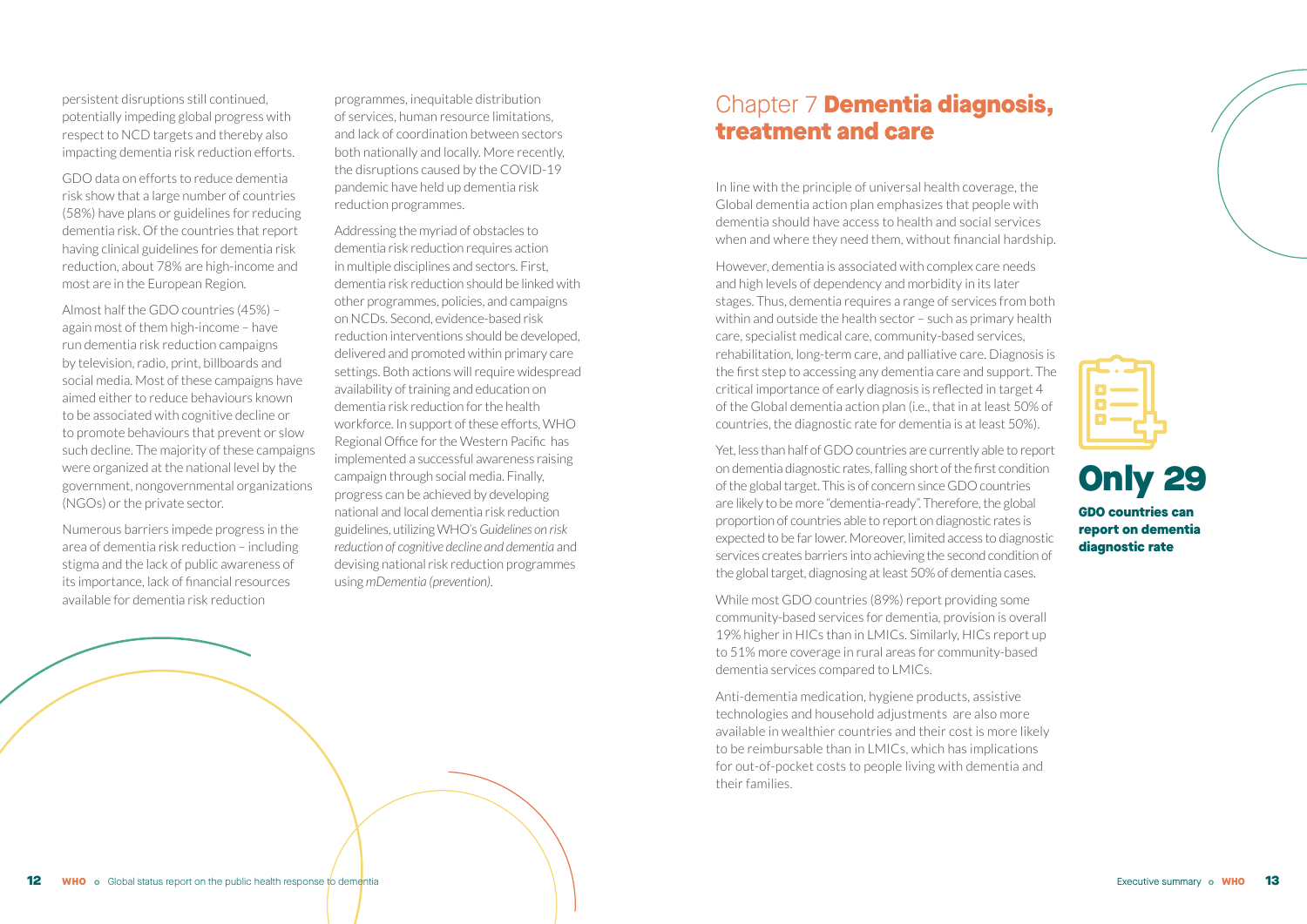Across GDO countries, the availability of, or access to, dementia specialists – namely neurologists, geriatricians, or psychogeriatricians – varies greatly. The median number of (psycho)geriatricians, for instance, ranges from 0.02 per 100 000 population in LMICs to 2.2 per 100 000 in HICs.

With the exception of few LMICs, mainly HICs provide routine dementia training to all professionals (e.g. doctors, specialists and nurses) but not necessarily to all relevant cadres (e.g. pharmaceutical personnel). The majority of countries only train some health professionals. Similarly, although dementiaspecific clinical guidelines, standards and protocols are essential for strengthening workforce capacity, fewer than two thirds of GDO countries report having them available.

Many barriers impede progress in the area of dementia diagnosis, treatment, care and support. These include limited financial resources, urban-versus-rural inequities, lack of coordination between sectors, lack of public awareness of dementia and pervasive stigma.

These barriers were further exacerbated during the COVID-19 pandemic with disruption of essential services for all NCDs, as well as services for people with dementia. Urgent investment in the scale-up and coordination of evidence-based, culturally appropriate services and interventions for dementia across sectors and in all parts of world is crucial for achieving not only the Global dementia action plan's vision but also universal health coverage.

WHO has developed guidelines, tools and packages which can be used to accelerate action – such as WHO's Mental Health Gap Action Programme ([mhGAP\)](https://www.who.int/activities/scaling-up-mental-health-care) and its derivative products. Additionally, WHO's Package on Integrated Care for Older People [\(ICOPE](https://www.who.int/publications/i/item/WHO-FWC-ALC-19.1)) give guidance on community-level interventions to prevent, slow or reverse declines in the physical and mental capacities of older people. WHO's [Compendium of](https://www.who.int/universal-health-coverage/compendium)  [interventions for UHC](https://www.who.int/universal-health-coverage/compendium) contains 22 actions related to dementia risk reduction, diagnosis and management.

#### Chapter 8 Support for carers of people living with dementia

Most people with dementia are cared for by family members or other unpaid carers, especially in LMICs. Carers often face financial, social and psychological stressors which have an impact on their physical and mental health. To prevent this from happening, dementia carers need access to information, training, and services, as well as social and financial support. Reflective of this, the Global

dementia action plan set the target of 75% of countries providing support and training programmes for carers and families of people with dementia by 2025.

While three out of four GDO countries offer services, supports or programmes for carers of people with dementia, most of these are provided in HICs. Yet, the bulk of informal care is provided in LMICs. The most common

types of carer services include training and education on dementia management across the course of the disease, psychosocial support for carers, respite services and information or advice on legal rights. Fewer countries provide comprehensive financial and social security benefits to protect carers from financial risk. Moreover, caregiving disproportionately affects women who are responsible for roughly 70% of informal care hours globally, with the highest proportion in LMICs.

In many LMICs, existing services and supports are concentrated in the capital and main cities and tend to be underutilized due to lack of knowledge about these programmes and associated stigma. Carer services and supports are supplied by a mix of non-profit, public and private providers, with NGOs providing the majority of services in LMICs. While monitoring carer service availability and effectiveness is important, including ensuring that under-represented carer groups receive appropriate support, much needs to be done to strengthen health and social information systems in this area.

Across GDO countries, efforts to train the health and social care workforce in dementia core competencies, including assessment and treatment of carer distress, remain insufficient. Moreover, few countries have standards, guidelines or protocols for carer treatment and support.

In summary, carer policies, programmes and services remain underfunded and underdeveloped due to an overreliance on informal caregiving, which may in turn affect carers' likelihood to seek support. As a result, the availability of – and access to – carer services remains particularly limited in LMICs. There continues to be a global lack of legislation for ending discrimination and ensuring carer protection in the form of social, financial and disability benefits.

Health and social care workers in particular need to be appropriately trained to manage carer stress and guide carers through accessing services and resources. This has proven particularly important within the context of COVID-19 which for many carers resulted in increased social isolation, greater carer burden, and deterioration of physical and mental health. In times of lockdowns and physical distancing, digital interventions have gained momentum in facilitating





Up to 80% higher access to carer services in rural areas in HICs

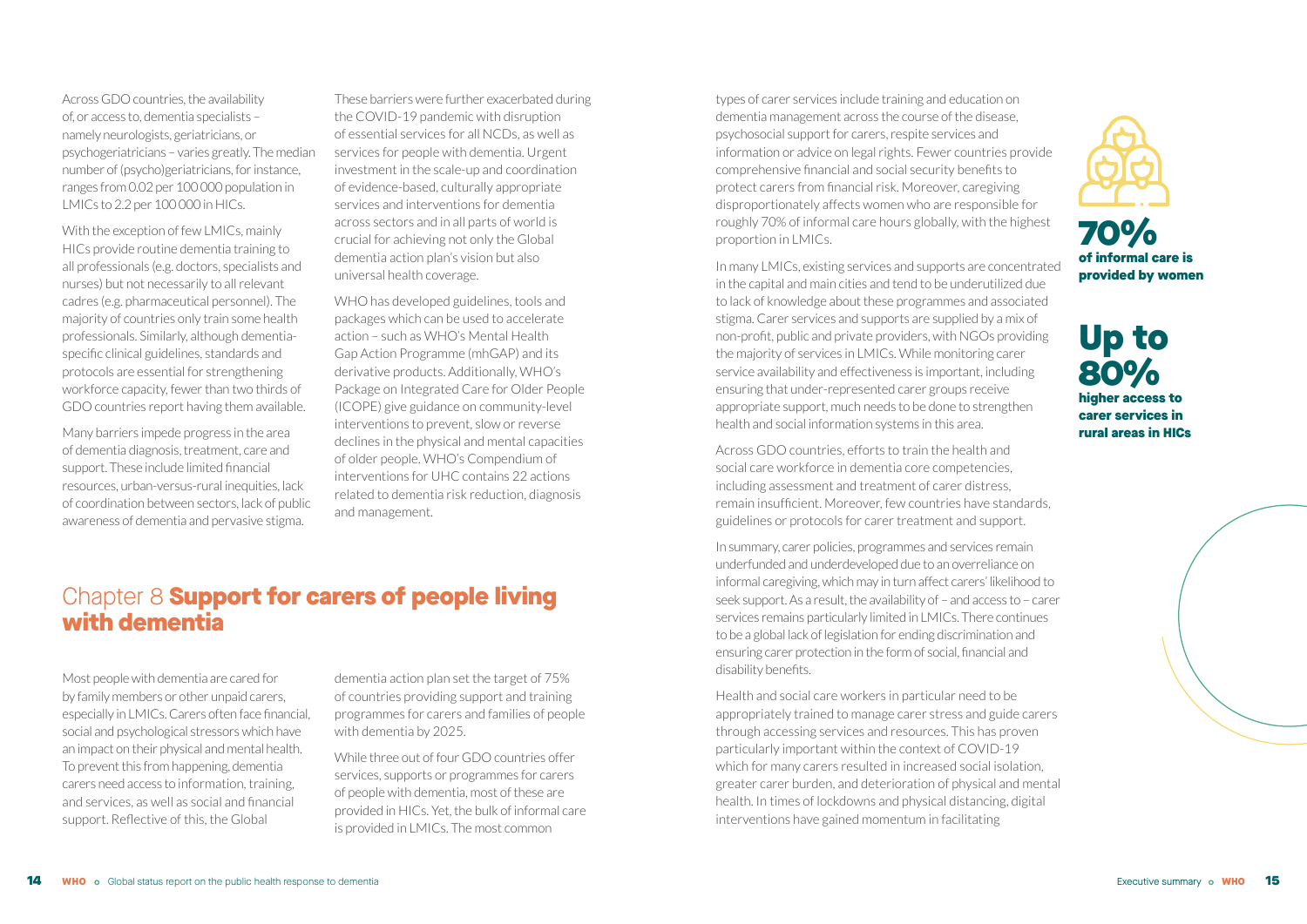carer access to training and support. WHO's [iSupport,](https://worldhealthorg.sharepoint.com/sites/BrainHealthBRH/Shared%20Documents/BRH%20Dementia/WHO%202020%20dementia%20report/Whole%20document/AMRIA%20Access%20Working%20Group%2016%20June%202020%20meeting%20follow-up) [mDementia](https://apps.who.int/iris/handle/10665/339846) and e-mhGAP represent opportunities to overcome barriers related to access and cost as well as service discontinuation due to COVID-19, if adapted to the cultural, accessibility and socioeconomic needs of carers.

#### Chapter 9 Dementia health information systems and monitoring

Effective and routine data collection on key dementia indicators is crucial to support the formulation and implementation of policy, service planning and delivery and to track progress. Similarly, regular monitoring helps to identify trends in the prevalence of dementia risk factors, disease impact and mortality. The Global dementia action plan set the global target of 50% of countries routinely collecting a core set of dementia indicators every two years by 2025.

As of 2020, 62 Member States (32%) participated in the GDO, thus contributing to the global target. However, fewer than 20% of GDO countries report that they collect dementia data at national level and report on it in a specific dementia report.

Similarly, routine collection of health information on people with dementia is very limited. Less than one third of GDO countries report routine monitoring of people with dementia. Those that do use sources such as clinical records, administrative data, and facility and household surveys. At the policy level, however, of the countries that indicated having a dementia plan, the majority include the promotion of monitoring and information systems. Though, fewer than half routinely monitor the number of people with dementia, revealing a gap between policy and implementation. Many countries also lack routine monitoring of medicine prescriptions, outpatient care and hospital admissions for dementia.

Several barriers stand in the way of strengthening health information systems for dementia. Resources are scarce to collect data across different sectors, and adequate digital infrastructure such as electronic medical records using unique patient identifiers are often lacking, hampering the integration of data across sectors and providers into national surveillance systems or patient registries, especially in low-income settings. Moreover, there is a pressing need to monitor health inequality, using health data disaggregated by relevant inequality dimensions to identify who is being "left behind".

WHO initiatives such as the GDO can help countries to collect key dementia data to strengthen their response to the needs of people with dementia. Though overall, more Member States need to participate by contributing their data. WHO's [SCORE](https://apps.who.int/iris/handle/10665/334006)  [technical package](https://apps.who.int/iris/handle/10665/334006) supports the development and strengthening of health data and information systems, while the WHO [Health](https://www.who.int/data/gho/health-equity)  [Equity Monitor](https://www.who.int/data/gho/health-equity) makes tools and resources available for monitoring health inequalities.

### Chapter 10 Dementia research and innovation

Developing new prioritization strategies and implementing innovative health technologies is paramount to advancing capabilities for prevention, risk reduction, early diagnosis, therapies and care for people with dementia. Social and medical priorities must be identified for dementia research to increase the likelihood of effectiveness and real progress. To stimulate dementia research overall, the Global dementia action plan set a target for doubling dementia-related research output between 2017 and 2025.

Indexed peer-reviewed publications in biomedical and life sciences databases serve as a proxy for the amount of research being conducted globally and can also be used to track research output on different disease areas. These data show that the research output on other NCDs such as cancer, heart conditions, kidney disease, diabetes and depression is up to 14 times higher compared to research on

dementia. If the trend over the last 10 years is sustained until 2025, we will not meet the 2025 target. Instead, we need more research, steeper curves to meet the target and achieve similar research outputs as other NCDs.

Whether or not a country has a research plan appears to be linked to the country's income, as no low-income or lower-middleincome countries in the GDO reported having such a plan. This contrasts with countries of higher wealth, where almost one third of upper-middle-income countries and half of HICs report having national or subnational dementia research plans.

The implementation of research plans needs to be accompanied by appropriate funding and infrastructure. Although funding allocation for Alzheimer's disease and other dementias has increased in recent years, it is chiefly found in HICs such as Canada, the United Kingdom and the United States of America.

of WHO Member States reporting on a core set of dementia indicators through the GDO

32%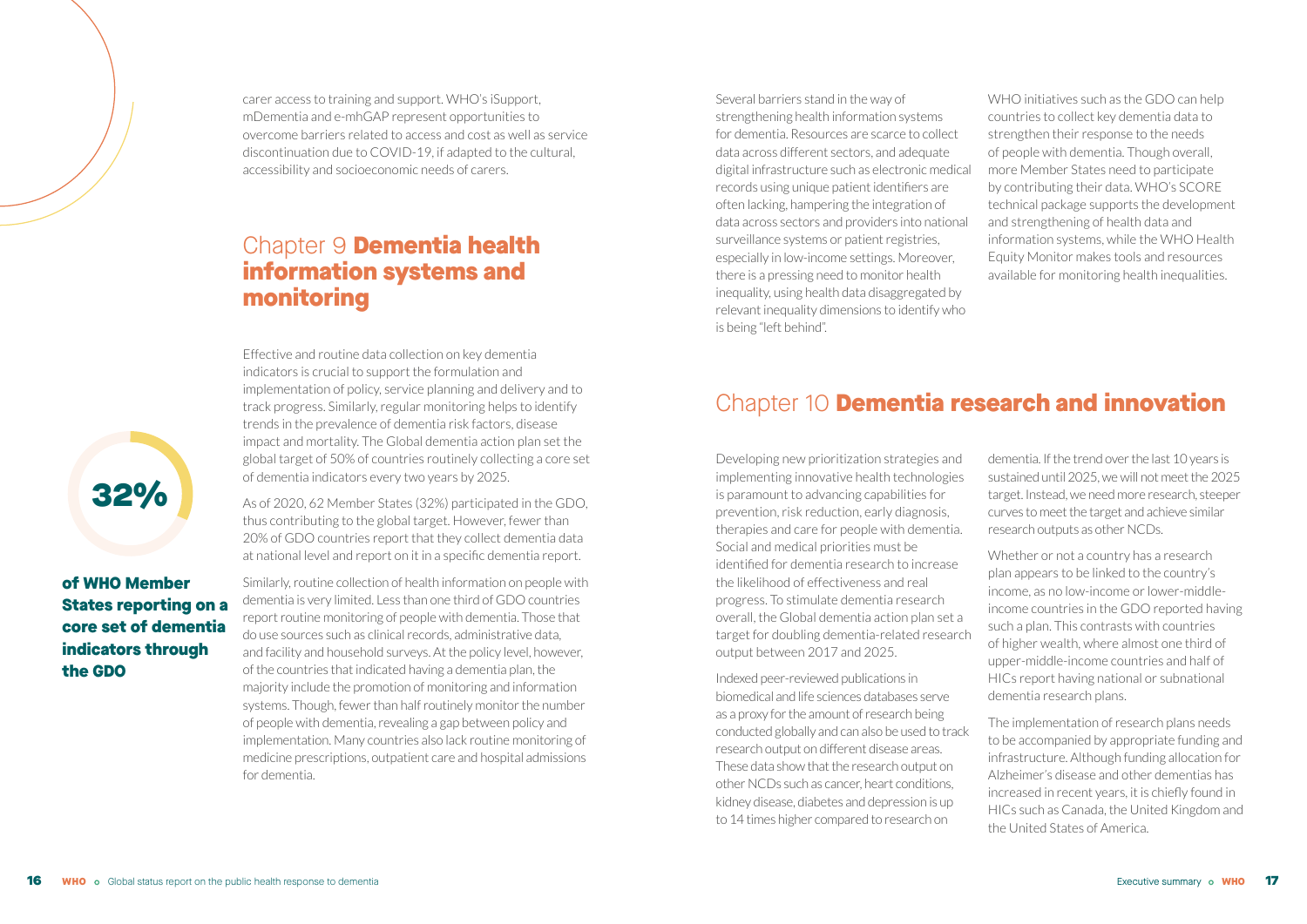Another important issue in dementia research is the meaningful inclusion of people with dementia, their carers and families in the entire research process, including conceptualization and priority setting, decision in funding allocation as well as evaluation of research outcomes. GDO data show that, although some countries involve people with dementia in the research process "frequently", two thirds of countries involve people with dementia either "rarely" or not at all. If progress is to be realized, people with dementia – from a diversity of backgrounds and areas – must be seen as key stakeholders in research.

Global coordination is needed to address these challenges and cultivate an equitable and collaborative environment in which the output of dementia research can yield innovative results. WHO strongly supports the inclusion of LMICs in dementia research, while acknowledging country-specific needs.

The lack of dementia awareness, insufficient funding and a fragmented research landscape represent major barriers to effective research development and implementation. The under-representation of LMICs due to scarce funding and insufficient research capacity, together with the exclusion of people with dementia and their carers from the development of research, hinders inclusiveness which is an essential approach in dementia research. Given the complexity of the disease, dementia cannot be solved by working in silos.

In order to support worldwide innovation in our approach to dementia, address the gaps and barriers that stand in the way of effective actions, and increase research collaboration, WHO is developing the Dementia Research Blueprint, a global coordination mechanism to facilitate policy in dementia research.

#### **Conclusion**

The report clearly shows that renewed and concerted efforts across all stakeholders are needed to realize the vision of the Global dementia action plan *"to prevent dementia and ensure that people with dementia and their carers live well and receive the care and support they need to fulfil their potential with dignity, respect, autonomy and equality".* While important progress has been made in achieving global targets, there is much work left to be done. Too few countries have prioritized dementia in national policies, too many people with dementia continue to lack access to diagnostic and post-diagnostic services, and too high a number of carers remain socially isolated due to a lack of support.

There is a global need to place dementia on national health agendas through policy forums (including the G7 and G20) in order to achieve the targets outlined in the Global dementia action plan as well as create strategic links with existing global commitments such as the 2030 Agenda for Sustainable Development and its Sustainable Development Goals (SDGs), UHC and the UN Decade of Healthy Ageing 2021–2030. The forthcoming Intersectoral global action plan on epilepsy and other neurological disorders also represents a unique opportunity to renew concerted action for dementia within the broader context of addressing neurological disorders.

Building back better in light of the COVID-19 pandemic necessitates working together as a global community – with people with dementia, their carers, governments, civil society, the private sector, academia and international organizations – to better coordinate their efforts and leverage the tools and knowledge that are available.

Urgent action is needed to ensure that all countries have dementia policies and plans (either stand-alone or integrated), including components of dementia awareness, stigma reduction, inclusiveness and risk reduction. Strengthened health and social care systems are required to ensure universal access to dementia diagnosis, treatment and care, and especially to reduce income and urban–rural inequities. Carer programmes and services must be developed and funded to reduce the burden of informal caregiving and support carers. Everywhere in the world, countries' capacity needs to be increased to maintain health information systems for dementia and monitor core indicators to guide evidencebased actions and monitor progress. Finally, global investment and the meaningful participation of people with lived experience are imperative for dementia research programmes, especially in LMICs.

WHO stands ready to work hand-in-hand with Member States, civil society and other partners to increase efforts to accelerate dementia actions worldwide, bringing us closer to the 2025 targets and making sure we leave no one behind.

Other NCDs have up to

14x

higher research output compared to dementia